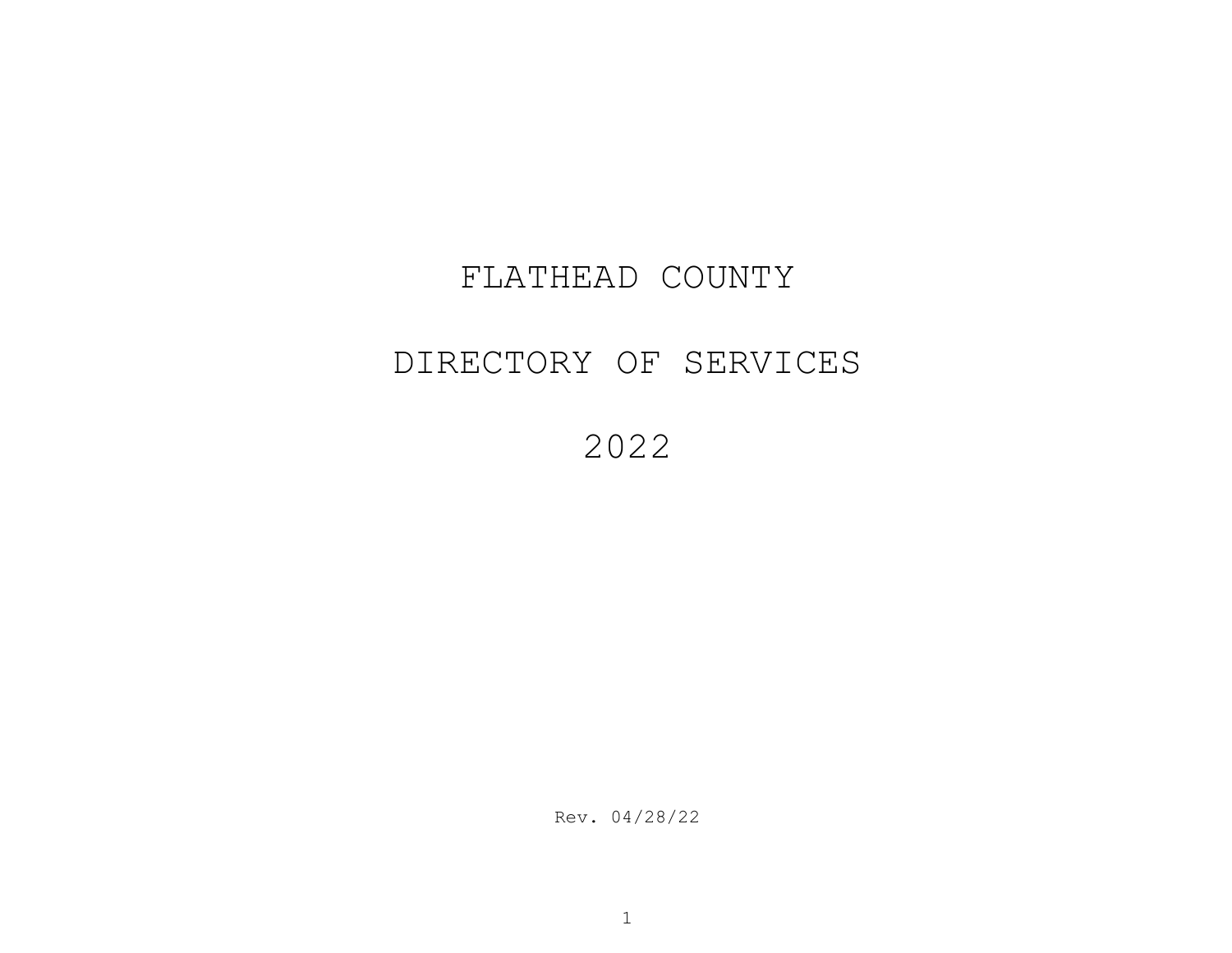**Adams Building – 1108 South Main Street Courthouse – 800 South Main Street Courthouse West – 935 1st Avenue West Earl Bennett Building – 1035 1st Avenue West Justice Center – 920 South Main Street North Complex Building - 290 North Main South Campus Building – 40 11th Street West**

## **IF YOU NEED INFORMATION ON A BURIAL PLOT, PLEASE CALL THE CEMETERY "CONTACT PERSON" LISTED BELOW**

| 1099 Tax Form Preparation Finance Department2nd floor-Courthouse758-5704                  |  |
|-------------------------------------------------------------------------------------------|--|
| Accounts Payable                                                                          |  |
|                                                                                           |  |
|                                                                                           |  |
|                                                                                           |  |
| Accounting/Financial Statements Finance Department2nd floor-Courthouse758-5538            |  |
| Adoptions (Cases/District Court) Clerk of District Court3rd floor-Justice Center 758-5870 |  |
| Advances/County Employee Travel Finance Department2nd floor-Courthouse758-5704            |  |
|                                                                                           |  |
| Agricultural Covenants Planning & Zoning Office2nd floor-S. Campus Bldg751-8200           |  |
|                                                                                           |  |
|                                                                                           |  |
| Air Quality:                                                                              |  |
|                                                                                           |  |
|                                                                                           |  |
|                                                                                           |  |
| Annual Financial Report/County Finance Department2nd floor-Courthouse758-5538             |  |
|                                                                                           |  |
|                                                                                           |  |
|                                                                                           |  |
|                                                                                           |  |
|                                                                                           |  |
|                                                                                           |  |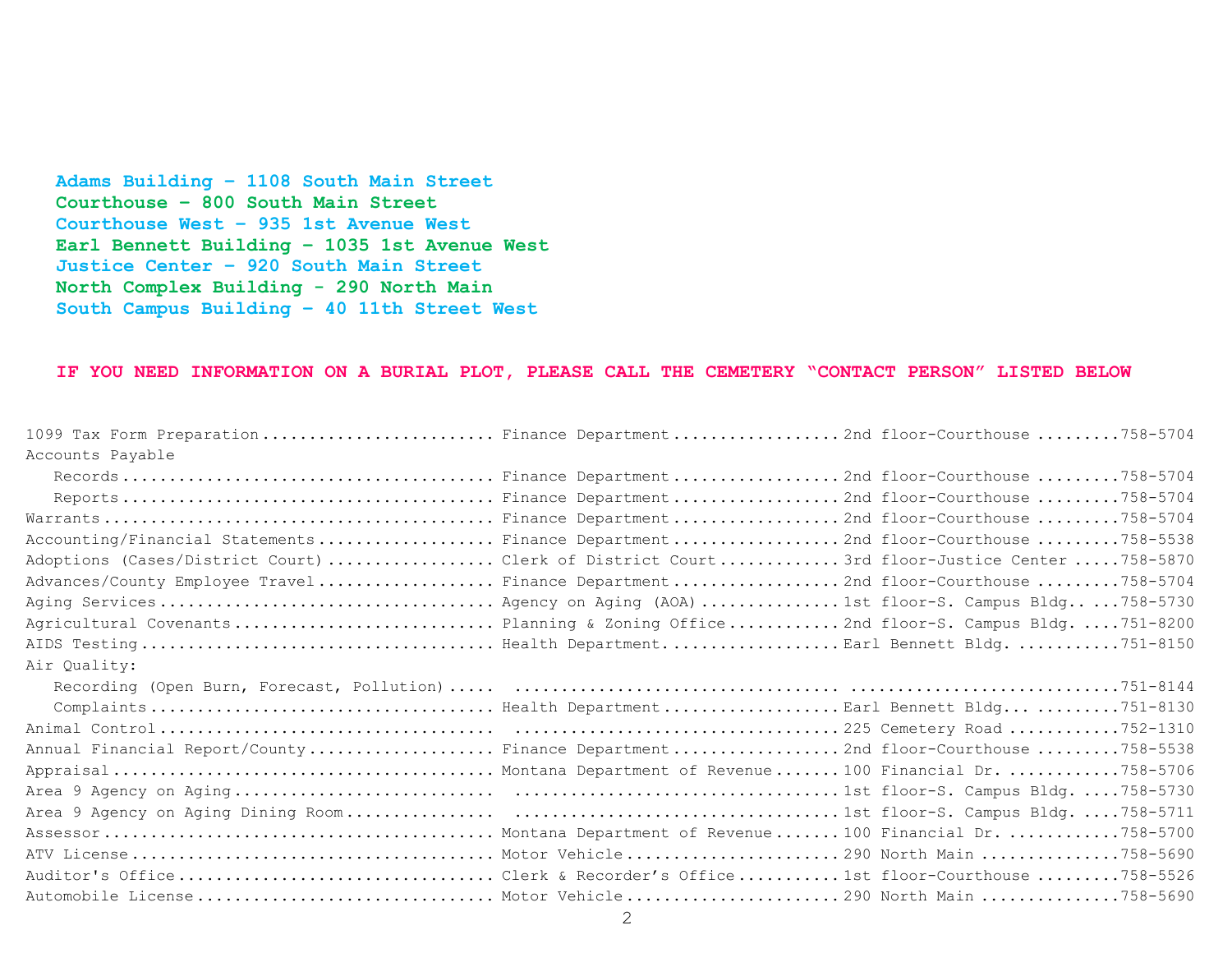| 5329                                            |                                                                                                    |
|-------------------------------------------------|----------------------------------------------------------------------------------------------------|
|                                                 |                                                                                                    |
|                                                 |                                                                                                    |
|                                                 |                                                                                                    |
|                                                 |                                                                                                    |
|                                                 |                                                                                                    |
|                                                 | Birth CertificatesClerk & Recorder's Office1st floor-Courthouse758-5526                            |
|                                                 | Board AppointmentsCommissioners Office3rd floor-Courthouse758-5501                                 |
|                                                 |                                                                                                    |
|                                                 |                                                                                                    |
|                                                 | Bridge DepartmentRoad Department1249 Willow Glen Drive 758-5790                                    |
|                                                 |                                                                                                    |
|                                                 | Building GuidelinesPlanning & Zoning Office2nd floor-S. Campus Bldg751-8200                        |
|                                                 |                                                                                                    |
| Building Permits for County NONE                |                                                                                                    |
|                                                 | Burial/IndigentCommissioners Office3rd floor-Courthouse758-5503                                    |
|                                                 | Burial/On own property No permit; must have death certificate; cannot be by a groundwater source   |
|                                                 | Business Licenses-TEMPORARYTreasurer's Office290 North Main 758-5688                               |
|                                                 | Business Licenses-PERMANENT Montana Secretary of StateHelena, MT444-3665                           |
|                                                 | Business Name Reqistration Montana Secretary of StateHelena, MT 444-3665                           |
|                                                 |                                                                                                    |
|                                                 | Certificate of Survey Plat Room/Surveyor1st floor-Courthouse758-5510                               |
|                                                 | Child Custody/Investigate & mediate Family Court Services290 North Main 758-5724                   |
| Child Support:                                  |                                                                                                    |
|                                                 | Receive PaymentsClerk of District Court3rd floor-Justice Center 758-5870                           |
|                                                 |                                                                                                    |
| (Cases/ District Court)                         | Children/Dependent & Neglected Clerk of District Court3rd floor-Justice Center 758-5870            |
|                                                 |                                                                                                    |
|                                                 | Civil Litigation (Cases/District Court)  Clerk of District Court 3rd floor-Justice Center 758-5870 |
|                                                 | Civil Rights Compliance Human Resource Office2nd floor-Courthouse758-5523                          |
|                                                 | Claims Processing/Accounting  Finance Department 2nd floor-Courthouse 758-5704                     |
|                                                 |                                                                                                    |
|                                                 |                                                                                                    |
| Columbia Falls Cemetery - see Woodlawn Cemetery |                                                                                                    |
|                                                 | Commissioners MinutesCommissioners' Office3rd floor-Courthouse758-5501                             |
|                                                 |                                                                                                    |
|                                                 | Community Health Services Health DepartmentEarl Bennett Bldg. 751-8110                             |
| Computer Services - see Information Technology  |                                                                                                    |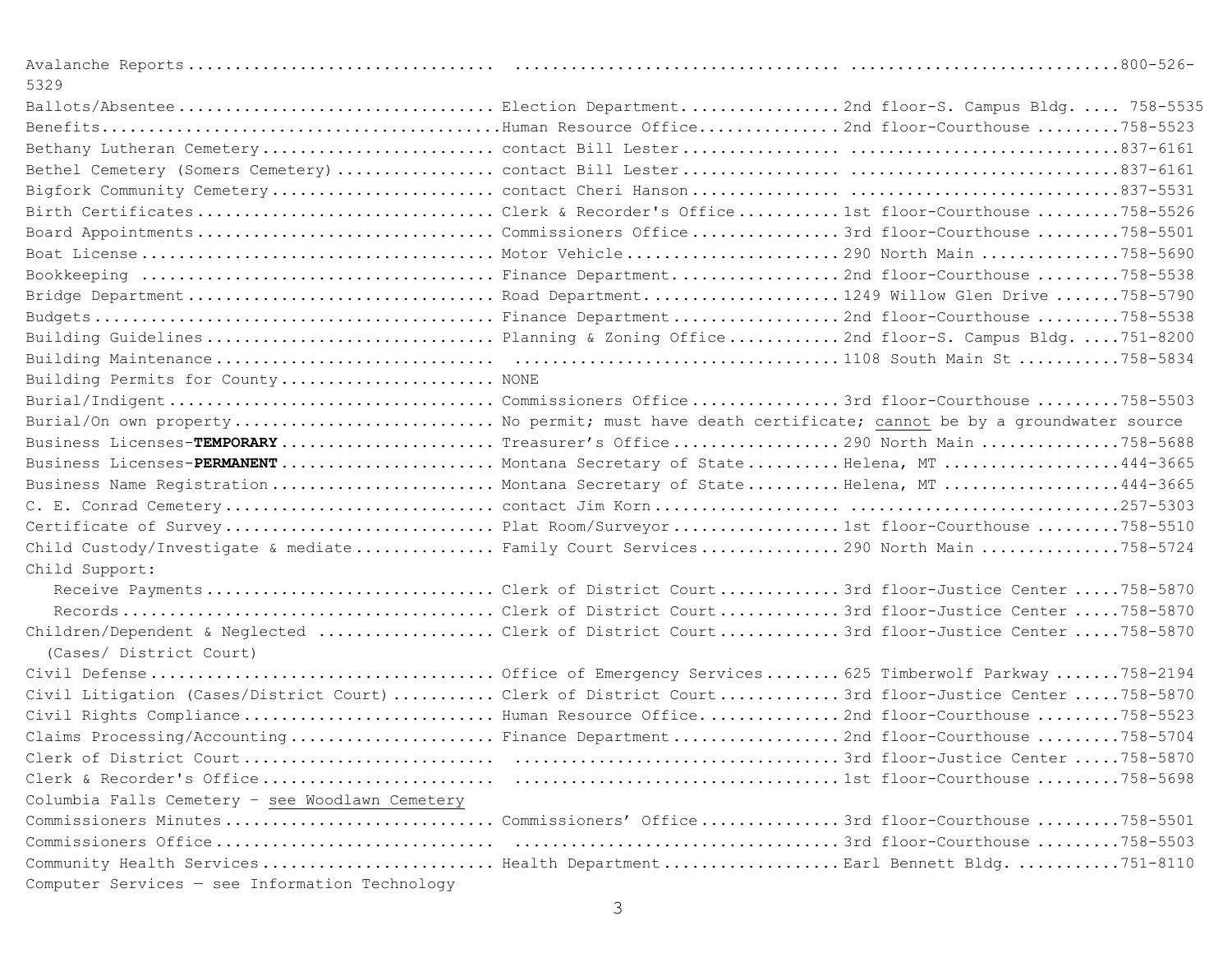|                                      | Congregate Meals Agency on Aging (AOA) 1st floor-S. Campus Bldg758-5710                               |
|--------------------------------------|-------------------------------------------------------------------------------------------------------|
|                                      |                                                                                                       |
|                                      |                                                                                                       |
|                                      | Court Administrator, District Court Devin Kuntz3rd floor-Justice Center 758-5665                      |
| Covenants, Conditions & Restrictions |                                                                                                       |
|                                      | Recorded Document Clerk & Recorder's Office1st floor-Courthouse 758-5526                              |
|                                      | Request for AmendmentCommissioners Office3rd floor-Courthouse 758-5503                                |
|                                      | Creston Cemetery (Union Cemetery)  contact Fern Kauffman, Condon, MT 754-2238                         |
|                                      | Criminal Proceedings (Case/District Court)  Clerk of District Court 3rd floor-Justice Center 758-5870 |
|                                      | Day Care Facilities/Inspection of Health DepartmentEarl Bennett Bldg758-8110                          |
|                                      | Death CertificatesClerk & Recorder's Office1st floor-Courthouse758-5527                               |
|                                      | Decay Ordinance Planning & Zoning Office2nd floor-S. Campus Bldg. 751-8200                            |
|                                      | Demersville CemeteryClerk & Recorder's Office1st floor-Courthouse758-5526                             |
|                                      | Dept. of Motor VehiclesCourthouse West2nd floor-Courthouse West758-5690                               |
| (Case/District Court)                | Dependent/Neglected Children Clerk of District Court3rd floor-Justice Center 758-5870                 |
|                                      | Disease Services, Chronic/Communicable Health DepartmentEarl Bennett Bldg751-8110                     |
|                                      |                                                                                                       |
|                                      |                                                                                                       |
|                                      |                                                                                                       |
|                                      |                                                                                                       |
|                                      | Domestic Relation Actions Clerk of District Court3rd floor-Justice Center 758-5870                    |
| (Cases/District Court)               |                                                                                                       |
|                                      | Drivers License/MontanaDrivers Service (State office) 1325 Hwy 2 West257-2127                         |
|                                      | EEO/Handicap Access Human Resource Office2nd floor-Courthouse758-5523                                 |
|                                      |                                                                                                       |
|                                      |                                                                                                       |
|                                      | Elections/Information  Election Department2nd floor-S. Campus Bldg. 758-5535                          |
|                                      |                                                                                                       |
|                                      |                                                                                                       |
|                                      |                                                                                                       |
|                                      | Employment RecordsHuman Resource Office2nd floor-Courthouse 758-5523                                  |
|                                      |                                                                                                       |
|                                      | Expense & Revenue Reports Finance Department2nd floor-Courthouse758-5524                              |
|                                      |                                                                                                       |
|                                      |                                                                                                       |
|                                      |                                                                                                       |
|                                      |                                                                                                       |
|                                      |                                                                                                       |
|                                      |                                                                                                       |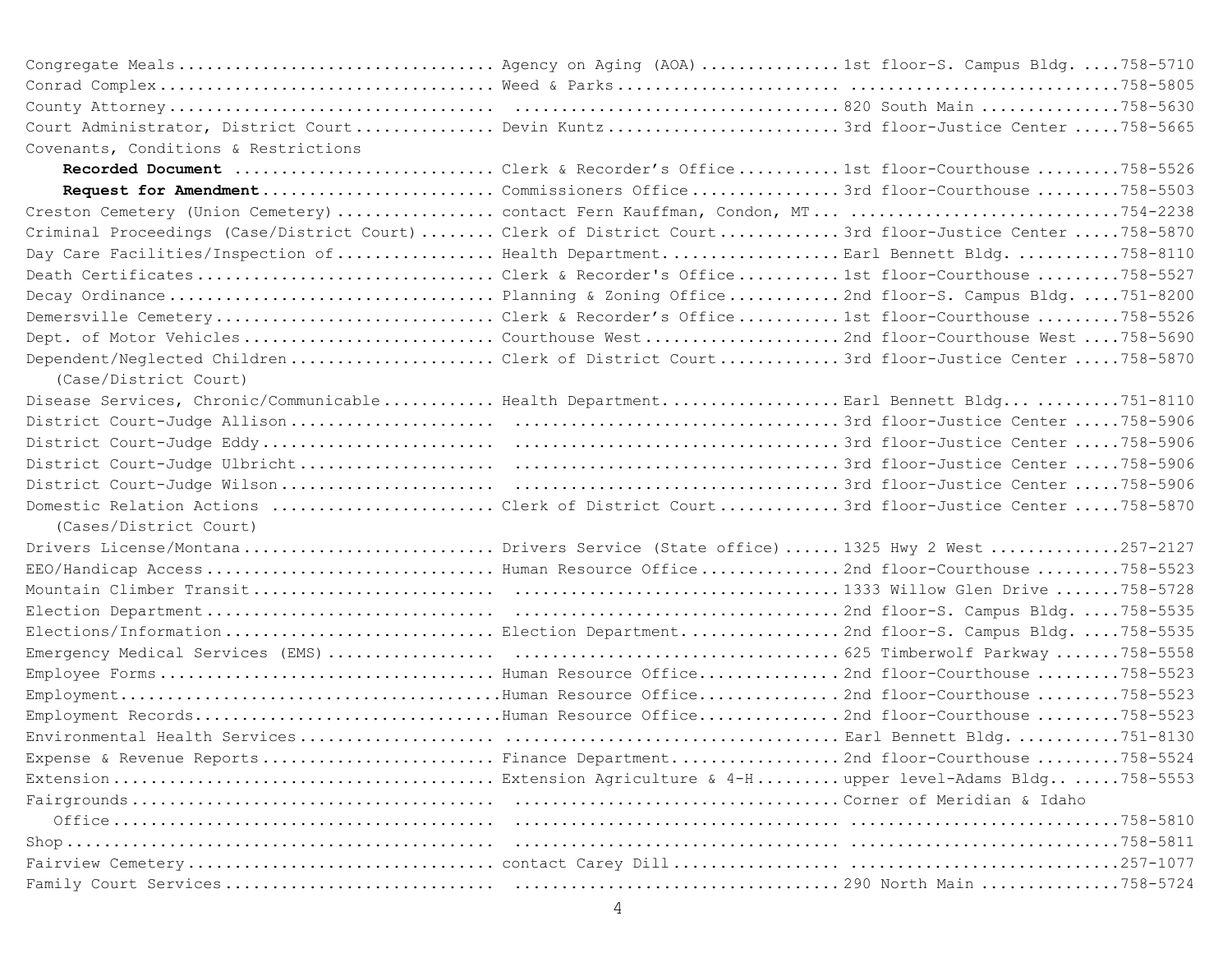|                      | Finance Department Finance Department2nd floor-Courthouse 755-5538                           |
|----------------------|----------------------------------------------------------------------------------------------|
|                      |                                                                                              |
|                      |                                                                                              |
|                      | Firework Stand PermitsTreasurer/Business Licenses290 North Main 758-5688                     |
|                      |                                                                                              |
|                      | Food Service Inspections Health DepartmentEarl Bennett Bldg751-8130                          |
|                      | General Ledger System/Maintain Finance Department2nd floor-Courthouse758-5524                |
|                      | Geographic Information System (GIS) GIS Office2nd floor-Courthouse 758-5540                  |
|                      | Grants, State/Federal-Distribution ofTreasurer's Office290 North Main758-5688                |
|                      | Green Box SitesSolid Waste District4098 Highway 93 North758-5910                             |
|                      | Grocery Stores/Inspections of Health DepartmentEarl Bennett Bldg751-8130                     |
|                      | Group Insurance/County Employees Human Resource Office2nd floor-Courthouse758-5523           |
|                      | Handicapped Transportation Mountain Climber Transit1333 Willow Glen Drive 3758-5728          |
| Hazardous Materials: |                                                                                              |
|                      |                                                                                              |
|                      |                                                                                              |
|                      |                                                                                              |
|                      |                                                                                              |
| Health Services      |                                                                                              |
|                      |                                                                                              |
|                      |                                                                                              |
|                      |                                                                                              |
|                      |                                                                                              |
|                      | Home Delivered Meals Agency on Aging1st floor-S. Campus Bldg758-5710                         |
|                      |                                                                                              |
|                      |                                                                                              |
|                      | Houses: Year builtDept. of Revenue Appraisal Office100 Financial Dr758-5706                  |
|                      | Hotels/Inspections of Health DepartmentEarl Bennett Bldg751-8130                             |
|                      |                                                                                              |
|                      |                                                                                              |
|                      |                                                                                              |
|                      | Employment Records Human Resources 2nd floor-Courthouse 758-5523                             |
|                      | Insurance Forms Human Resources 2nd floor-Courthouse 758-5523                                |
|                      | Risk Management Human Resources 2nd floor-Courthouse 758-5523                                |
|                      | Workers' Compensation Human Resources2nd floor-Courthouse 758-5523                           |
|                      |                                                                                              |
|                      |                                                                                              |
|                      | Information Technology/User Authority Information TechnologyBasement-Justice Center 758-5571 |
|                      | Insurance/Employee Health Human Resource Office2nd floor-Courthouse758-5523                  |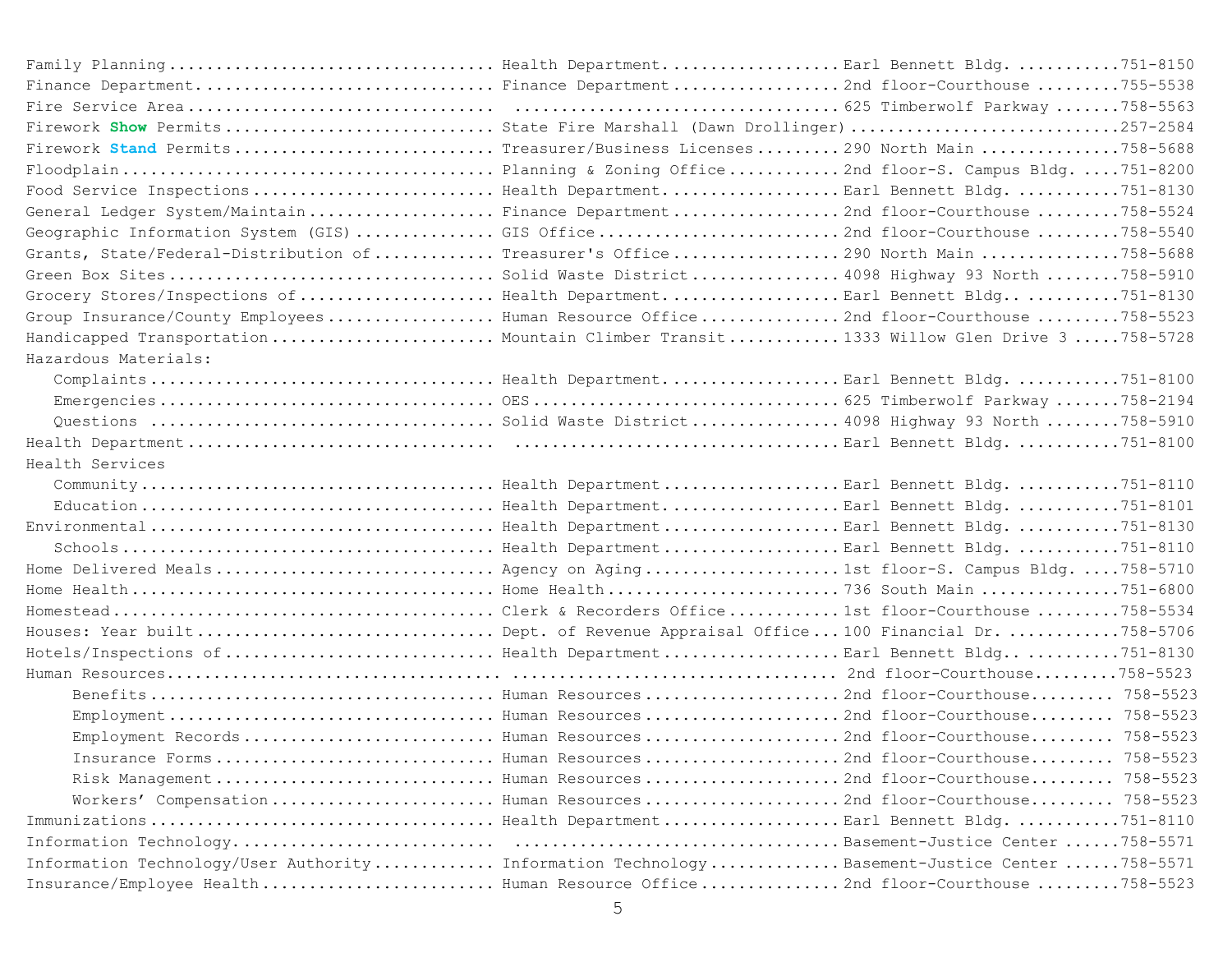| Internal Financial Reviews Auditor2nd floor-Courthouse758-5530                                |                                                                 |  |
|-----------------------------------------------------------------------------------------------|-----------------------------------------------------------------|--|
| Journal Entries Finance Department2nd floor-Courthouse758-5539                                |                                                                 |  |
|                                                                                               |                                                                 |  |
|                                                                                               |                                                                 |  |
|                                                                                               |                                                                 |  |
|                                                                                               |                                                                 |  |
| Justice of the Peace: Eric HummelJustice Court2nd floor-Justice Center 758-5643               |                                                                 |  |
|                                                                                               | Paul Sullivan  Justice Court  2nd floor-Justice Center 758-5643 |  |
| Juvenile:                                                                                     |                                                                 |  |
| Crime/Justice Agency for Youth Court Services830 S. Main Street758-5541                       |                                                                 |  |
| Proceedings (Cases/District Court)  Clerk of District Court 3rd Floor-Justice Center 758-5870 |                                                                 |  |
| Public Work Hours Youth Court Services830 S. Main Street758-5541                              |                                                                 |  |
|                                                                                               |                                                                 |  |
|                                                                                               |                                                                 |  |
|                                                                                               |                                                                 |  |
|                                                                                               |                                                                 |  |
|                                                                                               |                                                                 |  |
|                                                                                               |                                                                 |  |
| Licenses:                                                                                     |                                                                 |  |
| All Terrain Vehicles (ATV)  Motor Vehicle290 North Main 758-5690                              |                                                                 |  |
| Automobiles/Trucks Motor Vehicle290 North Main 758-5690                                       |                                                                 |  |
|                                                                                               |                                                                 |  |
| Fees: Cigarette/Beer/Liquor Treasurer's Office290 North Main 758-5688                         |                                                                 |  |
|                                                                                               |                                                                 |  |
|                                                                                               |                                                                 |  |
|                                                                                               |                                                                 |  |
| Trailer (Automobile & Mobile Home)  Motor Vehicle290 North Main 758-5690                      |                                                                 |  |
| Lodging Facility Program (License/Permit)  Health DepartmentEarl Bennett Bldg. 751-8130       |                                                                 |  |
| Loss Control/WorkplaceHuman Resource Office2nd floor-Courthouse758-5523                       |                                                                 |  |
| Maintenance of Parks Weed & Parks Department309 FFA Drive 758-5800                            |                                                                 |  |
| Marriage LicensesClerk of District Court3rd floor-Justice Center758-5870                      |                                                                 |  |
| Maternal & Child Health Health DepartmentEarl Bennett Bldg751-8110                            |                                                                 |  |
| Meals:                                                                                        |                                                                 |  |
|                                                                                               |                                                                 |  |
| Home Delivered Agency on Aging (AOA)1st floor-S. Campus Bldg758-5710                          |                                                                 |  |
| Medical, Preventive CareBealth DepartmentEarl Bennett Bldg751-8110                            |                                                                 |  |
| Mobile Homes:                                                                                 |                                                                 |  |
|                                                                                               |                                                                 |  |
| Septic Systems/Health Services Health DepartmentEarl Bennett Bldg751-8130                     |                                                                 |  |
|                                                                                               | 6                                                               |  |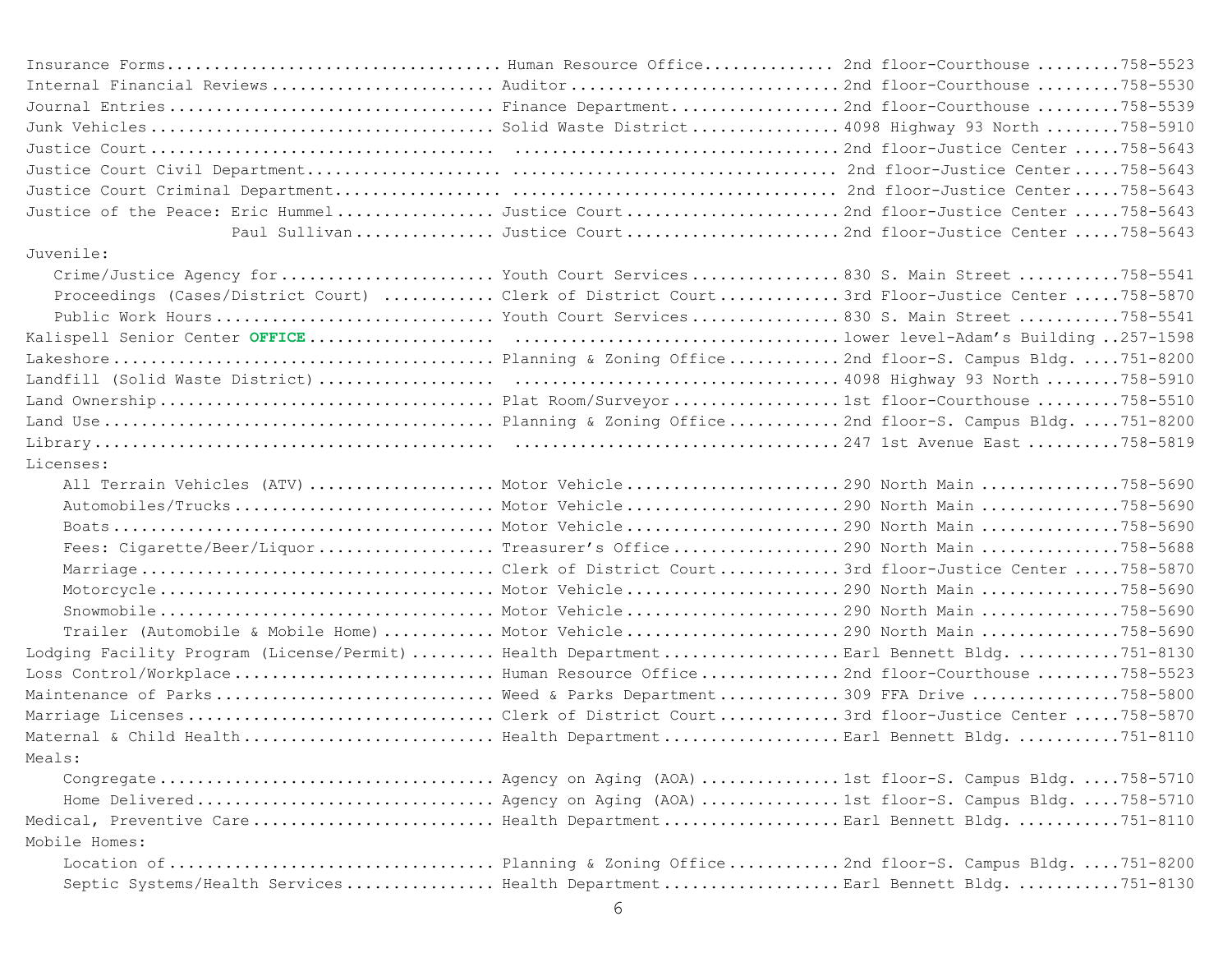| Motorcycle License Motor Vehicle290 North Main 758-5690                                                    |  |
|------------------------------------------------------------------------------------------------------------|--|
| Motor Vehicle DepartmentRorth Complex290 North Main 758-5690                                               |  |
| Naturalization RecordsClerk of District Court3rd floor-Justice Center 758-5870                             |  |
| Neglected & Dependent Children (Cases/District Ct) Clerk of District Court3rd floor-Justice Center758-5870 |  |
|                                                                                                            |  |
| Nutrition Services/Public Health Health DepartmentEarl Bennett Bldg751-8170                                |  |
| Oath of Office-FILEDClerk & Recorder's Office1st floor-Courthouse758-5698                                  |  |
|                                                                                                            |  |
| Open Cut Mining Permits Planning & Zoning Office2nd floor-S. Campus Bldg. 751-8200                         |  |
| Passports/IssuedClerk of District Court3rd floor-Justice Center 758-5870                                   |  |
|                                                                                                            |  |
| Payroll:                                                                                                   |  |
|                                                                                                            |  |
| Employment Records Human Resource Office2nd floor-Courthouse758-5523                                       |  |
| Reports/Bi-WeeklyFinance Department2nd floor-Courthouse758-2424                                            |  |
|                                                                                                            |  |
| Warrants/IssueFinance Department2nd floor-Courthouse758-2424                                               |  |
|                                                                                                            |  |
|                                                                                                            |  |
| Planning, Land Use Planning & Zoning Office2nd floor-S. Campus Bldg751-8200                                |  |
|                                                                                                            |  |
|                                                                                                            |  |
| Pools & Spas/Inspections of Health DepartmentEarl Bennett Bldg751-8130                                     |  |
|                                                                                                            |  |
| Probates (Cases/District Court) Clerk of District Court3rd floor-Justice Center 758-5870                   |  |
|                                                                                                            |  |
| Property:                                                                                                  |  |
| Addresses-Mailing Address ChangePlat Room/Surveyor1st floor-Courthouse758-5510                             |  |
| Addresses-Property Address Assigned Geographic Information System2nd floor-Courthouse 7585540              |  |
| Appraisal, RealDept. of Revenue Appraisal Office100 Financial Dr. 758-5700                                 |  |
| Classification for TaxDept. of Revenue Appraisal Office100 Financial Dr758-5700                            |  |
| Tax Appeal BoardTax Appeal Office1st floor-Courthouse758-5532                                              |  |
| Tax Exemptions, RealDept. of Revenue Appraisal Office100 Financial Dr758-5700                              |  |
| Public Administrator Adele Krantz, Treasurer290 North Main 758-5680                                        |  |
| Public Health Nurse Health DepartmentEarl Bennett Bldg751-8110                                             |  |
| Public Transportation  Mountain Climber Transit1333 Willow Glen Drive 4 758-5728                           |  |
| Publication of Legal NoticesClerk of Board/Commissioner's3rd floor-Courthouse758-5537                      |  |
| RSID (Rural Special Improvement District)  Pete Melnick, County Administrator3rd floor-Courthouse 758-5501 |  |
| Records:                                                                                                   |  |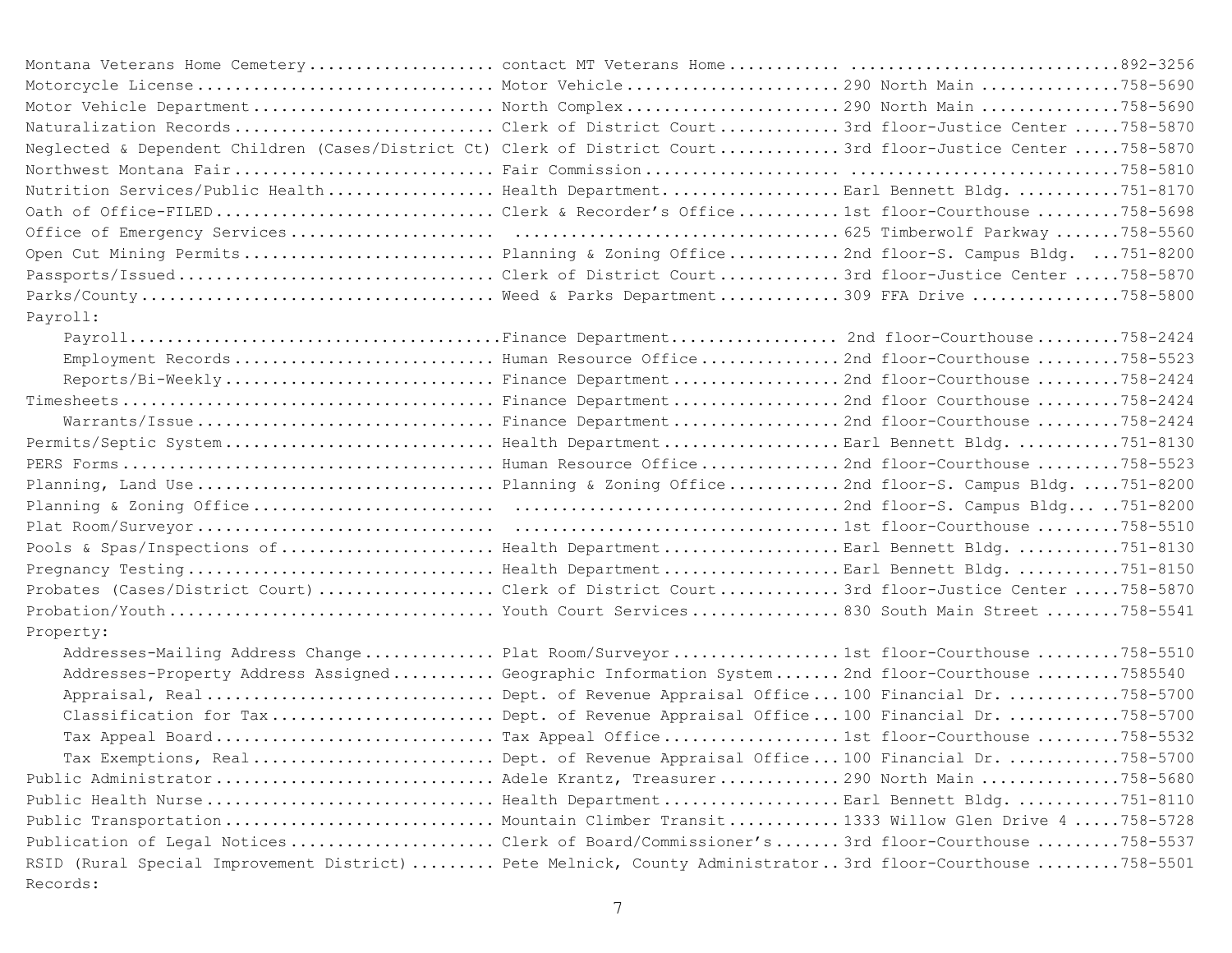| Accounts PayableFinance Department2nd floor-Courthouse 758-5704                                            |  |
|------------------------------------------------------------------------------------------------------------|--|
| Birth CertificatesClerk & Recorder's Office1st floor-Courthouse758-5527                                    |  |
| Child SupportClerk of District Court3rd floor-Justice Center758-5870                                       |  |
| Death CertificatesClerk & Recorder's Office1st floor-Courthouse758-5527                                    |  |
|                                                                                                            |  |
|                                                                                                            |  |
| Naturalization Clerks of District Court3rd floor-Justice Center 758-5870                                   |  |
|                                                                                                            |  |
|                                                                                                            |  |
| Property AddressGeographic Information System (GIS).2nd floor-Courthouse758-5540                           |  |
| Retention of Records Records Preservation BldgFFA Drive 758-2485                                           |  |
|                                                                                                            |  |
| Refuse Disposal Solid Waste District 4098 Highway 93 North 758-5910                                        |  |
| Registration/VoterElection Dept2nd floor-S. Campus Bldg758-5535                                            |  |
| Reports                                                                                                    |  |
|                                                                                                            |  |
| Monthly Expense & RevenueFinance Department2nd floor-Courthouse 758-5524                                   |  |
|                                                                                                            |  |
| Road AbandonmentClerk of Board/Commissioners3rd floor-Courthouse758-5537                                   |  |
|                                                                                                            |  |
| Rural Special Improvement District (RSID)  Pete Melnick, County Administrator3rd floor-Courthouse 758-5503 |  |
| Safety Office/CountyBuman Resource Office2nd floor-Courthouse 758-5523                                     |  |
| Saint Richard's Catholic Cemetery contact St. Richard's Catholic Church892-5142                            |  |
| Sanitary Engineering ServicesBealth DepartmentEarl Bennett Bldg751-8130                                    |  |
| (Disposal, Sewage, Subdivisions, Treatment, Water Supplies)                                                |  |
| Schools:                                                                                                   |  |
|                                                                                                            |  |
|                                                                                                            |  |
|                                                                                                            |  |
|                                                                                                            |  |
| Senior Citizen:                                                                                            |  |
| Information Agency on Aging (AOA) 1st floor-S. Campus Bldg. 759-5730                                       |  |
|                                                                                                            |  |
| Sheriff:                                                                                                   |  |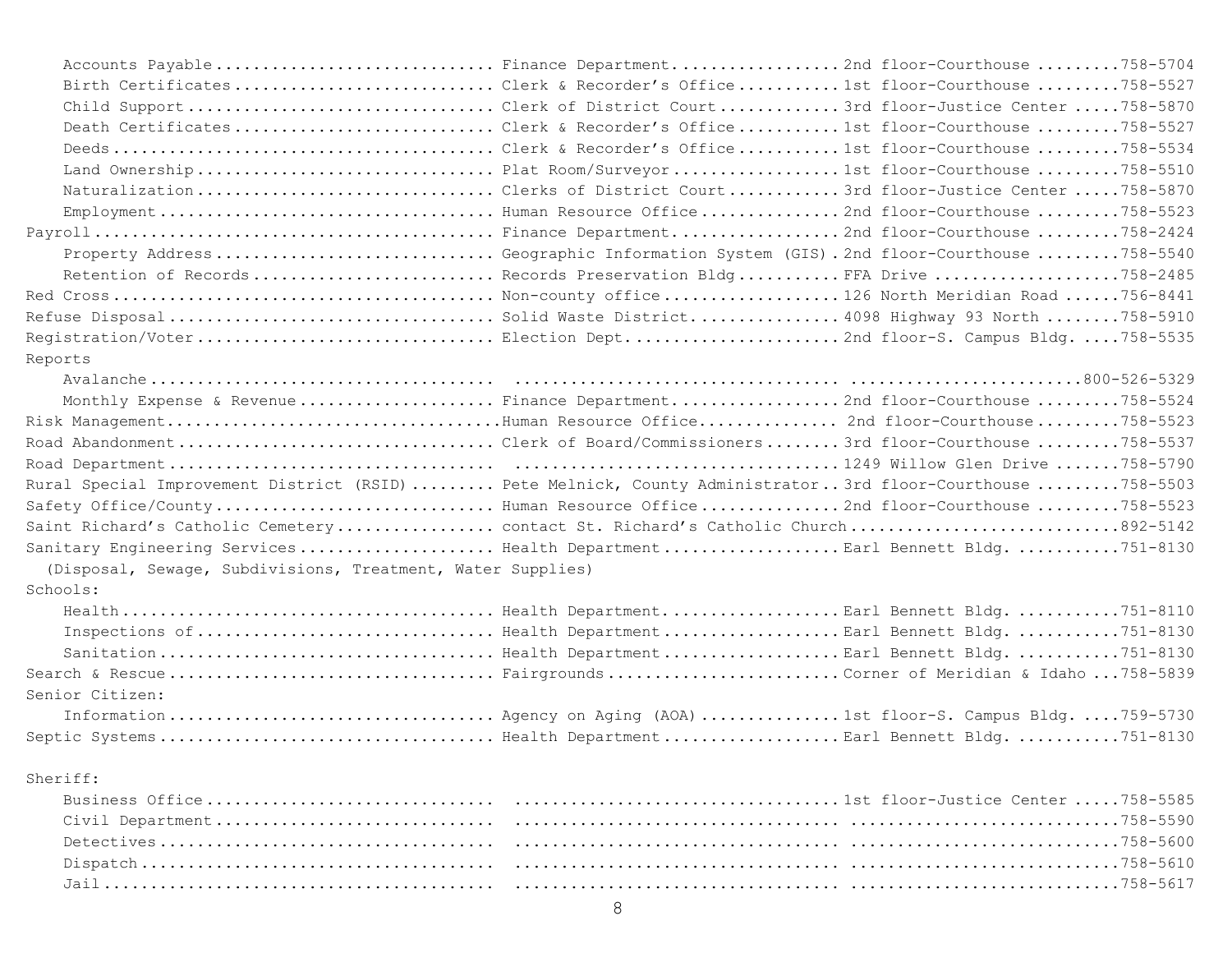|                                       | Snowmobile License Motor Vehicle290 North Main 758-5690                                           |  |
|---------------------------------------|---------------------------------------------------------------------------------------------------|--|
|                                       |                                                                                                   |  |
|                                       | Speed Limit Change Request  Commissioners Office 3rd floor-Courthouse 758-5503                    |  |
|                                       |                                                                                                   |  |
|                                       |                                                                                                   |  |
|                                       |                                                                                                   |  |
|                                       |                                                                                                   |  |
| Tax Collection:                       |                                                                                                   |  |
|                                       | Cigarette, Beer & LiquorTreasurer's Accounting Department290 North Main 758-5688                  |  |
|                                       | Corporate LicenseTreasurer's Accounting Department290 North Main 758-5688                         |  |
|                                       |                                                                                                   |  |
|                                       | Gambling License FeeTreasurer's Accounting Department290 North Main 758-5688                      |  |
|                                       | Personal PropertyTreasurer's Tax Department290 North Main 758-5680                                |  |
|                                       |                                                                                                   |  |
| Tax Deeds:                            |                                                                                                   |  |
|                                       |                                                                                                   |  |
|                                       |                                                                                                   |  |
|                                       |                                                                                                   |  |
| Tax Monies Distributed to:            |                                                                                                   |  |
|                                       | Districts, Cities, SchoolsTreasurer's Office290 North Main 758-5688                               |  |
|                                       | Telephone PIN/EmployeesBuman Resource Office2nd floor-Courthouse758-5523                          |  |
|                                       | Trailer Courts/Inspections of Health Department Earl Bennett Bldg751-8130                         |  |
|                                       | Trailer License (Auto & Mobile Home)  Motor Vehicle290 North Main 758-5690                        |  |
|                                       | Transportation  Mountain Climber Transit160 Kelly Road 758-5728                                   |  |
| (Handicapped, Senior Citizen, Public) |                                                                                                   |  |
|                                       |                                                                                                   |  |
|                                       | Veterans' Burial BenefitClerk & Recorder's Office1st floor-Courthouse758-5526                     |  |
|                                       | Voter RegistrationElection Department2nd floor-S. Campus Bldg758-5535                             |  |
|                                       | W-2's, Preparation of Finance Department2nd floor-Courthouse758-2424                              |  |
|                                       |                                                                                                   |  |
|                                       |                                                                                                   |  |
|                                       |                                                                                                   |  |
|                                       |                                                                                                   |  |
|                                       |                                                                                                   |  |
|                                       | Workers' Compensation Human Resources Office2nd floor-Courthouse758-5523                          |  |
|                                       | Wrecking Yards, Licensing (review for State)  Solid Waste District 4098 Highway 93 North 758-5910 |  |